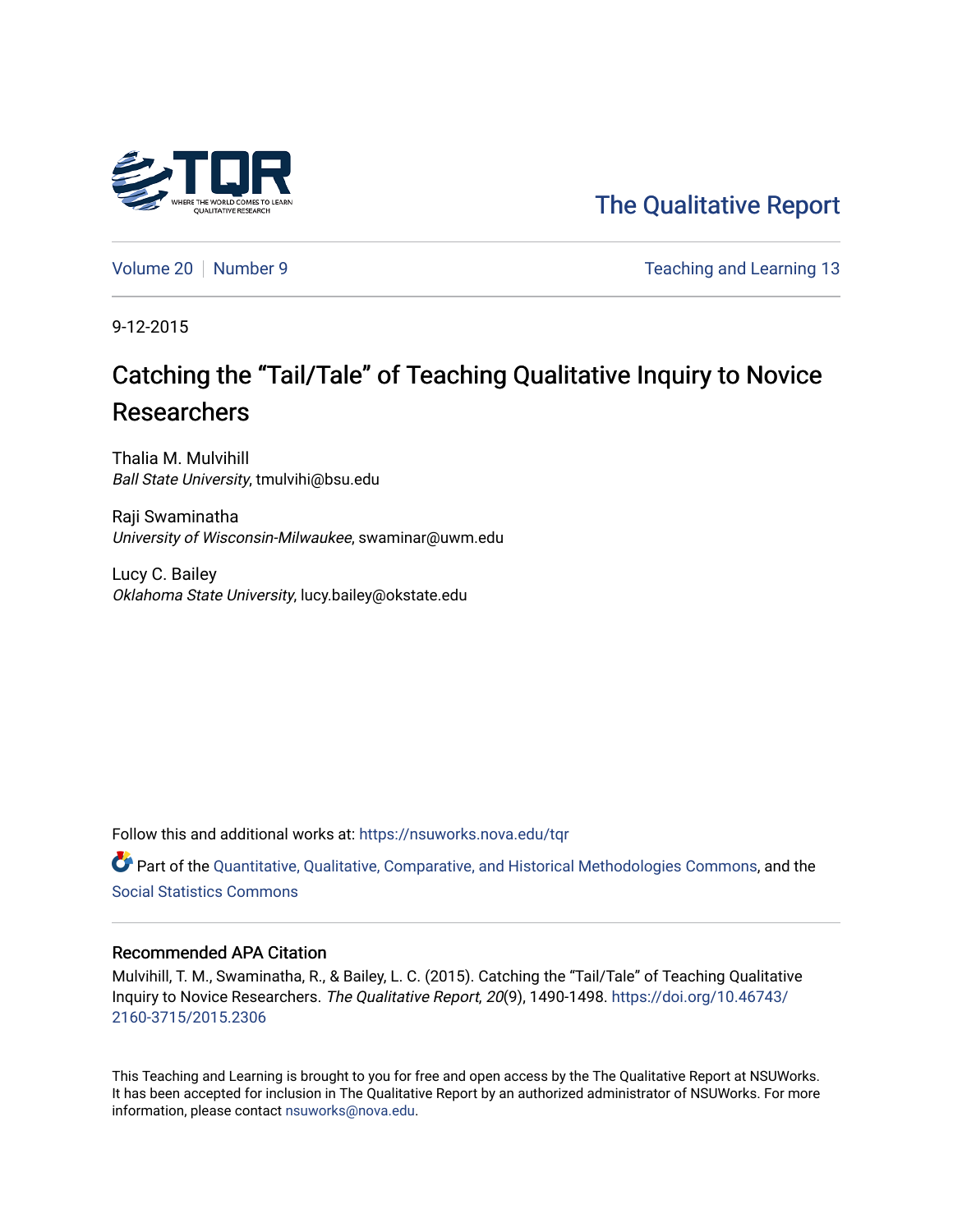

# Catching the "Tail/Tale" of Teaching Qualitative Inquiry to Novice Researchers

# **Abstract**

This article responds to the call for deeper examination of qualitative inquiry teaching practices by presenting representative examples from the pedagogies of three teacher-educators who have taught Qualitative Research Methods courses for the past 15 years. We focus in particular on the pedagogical complexities of teaching data analysis, which is a topic that remains under-theorized and underrepresented in contemporary scholarship on qualitative methodologies. Using a critical friends framework, we analyze and synthesize our pedagogical responses to key dilemmas we have encountered in our respective contexts, all state universities, to introducing qualitative inquiry to novice researchers who often enter the analytic process with positivist notions of knowledge creation. They sometimes enter the analytic process with the belief if they can only "catch the tail" of this thing called qualitative research they will be able to "do it right." Yet, as the metaphor implies, catching a fierce beast by the tail, thinking you can control its actions, can intrude on the inductive and holistic character of the qualitative inquiry process.

# Keywords

Qualitative Inquiry Pedagogies, Critical Friends Framework, Teaching Data Analysis, Reflexivity

# Creative Commons License



This work is licensed under a [Creative Commons Attribution-Noncommercial-Share Alike 4.0 License](https://creativecommons.org/licenses/by-nc-sa/4.0/).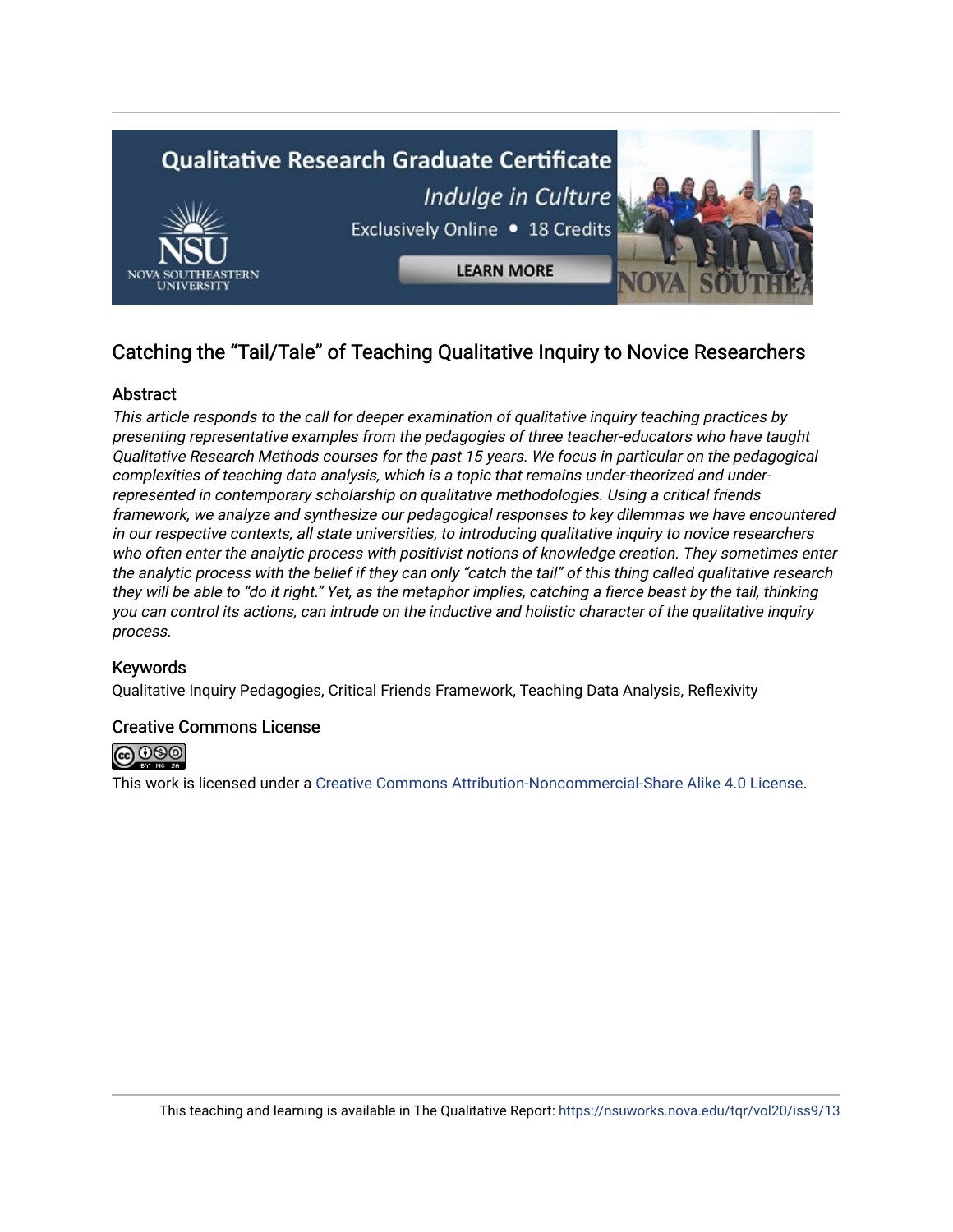

# **Catching the "Tail/Tale" of Teaching Qualitative Inquiry to Novice Researchers**

Thalia M. Mulvihill Ball State University, Muncie, Indiana, USA Raji Swaminathan University of Wisconsin, Milwaukee, Milwaukee, Wisconsin, USA Lucy E. Bailey Oklahoma State University, Stillwater, Oklahoma, USA

*This article responds to the call for deeper examination of qualitative inquiry teaching practices by presenting representative examples from the pedagogies of three teacher-educators who have taught Qualitative Research Methods courses for the past 15 years. We focus in particular on the pedagogical complexities of teaching data analysis, which is a topic that remains undertheorized and under-represented in contemporary scholarship on qualitative methodologies. Using a critical friends framework, we analyze and synthesize our pedagogical responses to key dilemmas we have encountered in our respective contexts, all state universities, to introducing qualitative inquiry to novice researchers who often enter the analytic process with positivist notions of knowledge creation. They sometimes enter the analytic process with the belief if they can only "catch the tail" of this thing called qualitative research they will be able to "do it right." Yet, as the metaphor implies, catching a fierce beast by the tail, thinking you can control its actions, can intrude on the inductive and holistic character of the qualitative inquiry process. Keywords: Qualitative Inquiry Pedagogies, Critical Friends Framework, Teaching Data Analysis, Reflexivity*

In contemporary higher education, shaped by academic capitalism, teaching qualitative inquiry and analysis is never a neutral practice. As Cannella and Lincoln (2004) and Lincoln and Cannella (2004) remark in their two-part critique of methodological conservatism in contemporary practice, "dangerous discourses" abound. Students learning to be qualitative researchers are disciplined into being "good researchers" that cultivate feelings of desire and satisfaction for absorbing particular norms and "getting it right." From a critical perspective, teaching in the contemporary academy laden with similar "dangerous discourses," the act of learning/teaching about data analysis is not immune from the impact of epistemological orientations and the pervasive norms surrounding Colleges of Education. Qualitative inquiry has great potential to be a liberatory space from which to critique those contexts and practices, and yet all efforts to undo and redo the worldview of novice researchers steeped in the subculture of "educator preparation" means those preparing the ground for liberatory thinking and doing must work within/against the surrounding discourses. In such a historical moment, it is important for students' to be aware and equipped to engage not only with the methodological tools to pursue their research but to understand that how one conceptualizes, approaches, and *believes* one should engage in the research process is also part of the politics of knowledge construction.

We, the authors, have collaborated over the past several years, presenting our workin-progress at the International Congress of Qualitative Inquiry, and served as "critical friends" for each other as we explored the pedagogical dilemmas and complexities we encountered teaching Qualitative Research Methods courses for past 15 years. We reside at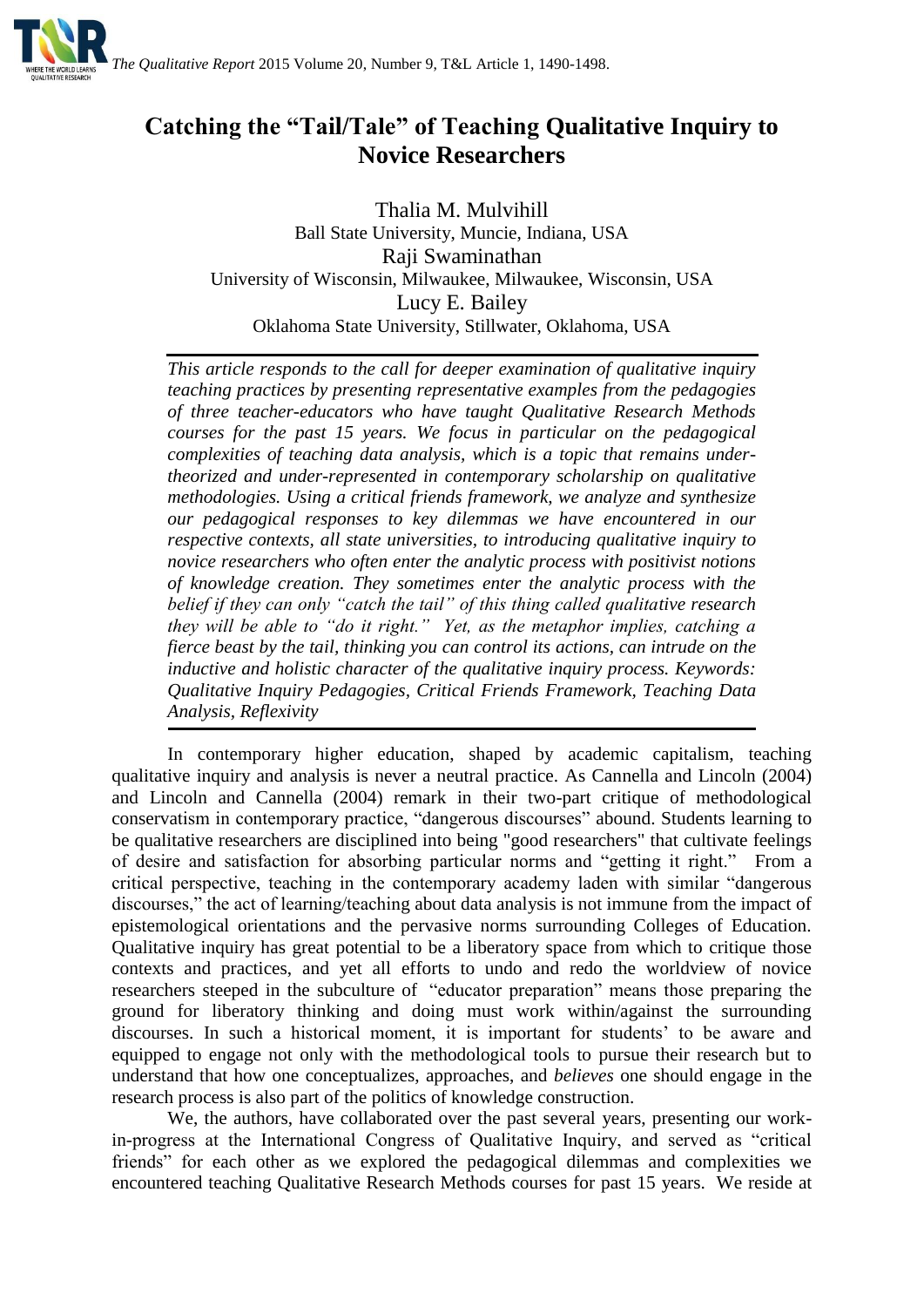three different state universities within educator-preparation programs attracting students with similar profiles (students focused on preparing for careers as higher education faculty/administrators, K-12 teachers/administrators, or community educators). Using a Critical Friends framework (Cox, 2003; Humble, A. M., & Sharp, E. 2012; Moore & Carter-Hicks, 2014) we distilled and further analyzed a few representative examples from our pedagogies that have been the most effective over this period of time and contain "tales to tell" about introducing qualitative inquiry to novice researchers who often start off believing that if they can only "catch the tail" of this thing called qualitative research they will be able to "do it right." Yet, as the metaphor implies, catching a fierce beast by the tail, thinking you can control it's actions, can be a fatal mistake leading students and faculty who believe they can control the data analysis process by holding on tightly to one part of the beast, to succumb to a misguided positivist notion about knowledge creation. Students' desire to "do it right" is often the first demonstration of the epistemological stance they inhabit. It presents a pedagogical opportunity to heighten students' awareness and increase transparency about epistemological and methodological assumptions, a condition that is often lacking in graduate research methods courses in education (Koro-Ljunberg et al., 2009). In this spirit, we position ourselves as social justice educators trained in social foundations and qualitative methodologies using varied interpretivist, critical, feminist, and poststructuralist approaches as we introduce novice researchers to qualitative inquiry. We also practice "getting lost" (Lather, 2007). Our collaboration on this article is evidence of this practice. And we are spurred on by some more recent scholarship calling for more examination of qualitative inquiry teaching practices (Eisenhart & Jurrow, 2011; Hurworth, 2008; Preissle, & deMarrais, 2011).

For the purpose of this "telling" we will focus on strategies used to teach Qualitative Data Analysis (QDA). Teaching data analysis is a topic that remains under-theorized and under-represented in contemporary scholarship on qualitative methodologies (Hsiung, 2008; Wright, 2007). Expanded and deepened discussions with a focus on strategies and approaches for teaching data analysis will benefit the increasing numbers of faculty assigned to teach qualitative research methods classes within colleges/schools of education with the US. Asking ourselves what has been most effective in our courses, as we work within and against dominant mechanistic impulses that often muddy the field, we provide specific examples from our courses within the bounded parameters of a 16 week course, a timeframe that accelerates the pedagogical tensions of working against the flow of positivism as the dominant way of knowing. We focus on creative strategies that encourage novice researchers to work collaboratively on educational issues and questions. By interweaving pedagogies of dialogue and reflexivity we present three strategically creative and critical ways to approach qualitative analysis, including moving beyond meaning-making via traditional coding strategies (St. Pierre & Jackson, 2014). Although we teach in three different spaces, for the purposes of this article, we represent and share our pedagogical practices collectively.

## **Cooperation and Collaboration**

Cooperation and Collaboration are two related yet distinct pedagogical concepts as they are used in the context of designing learning environments where doctoral students can experiment with catching the "tail/tale" of data analysis in qualitative research. Panitz (1996) uses these terms in a general way to distinguish between learners who happen to be in the same space together engaging in transactions or exchanges that are cooperative and the group dynamics and processes involved in collaboration which demand greater amounts of intentional reflexivity to be present in order for transformative learning to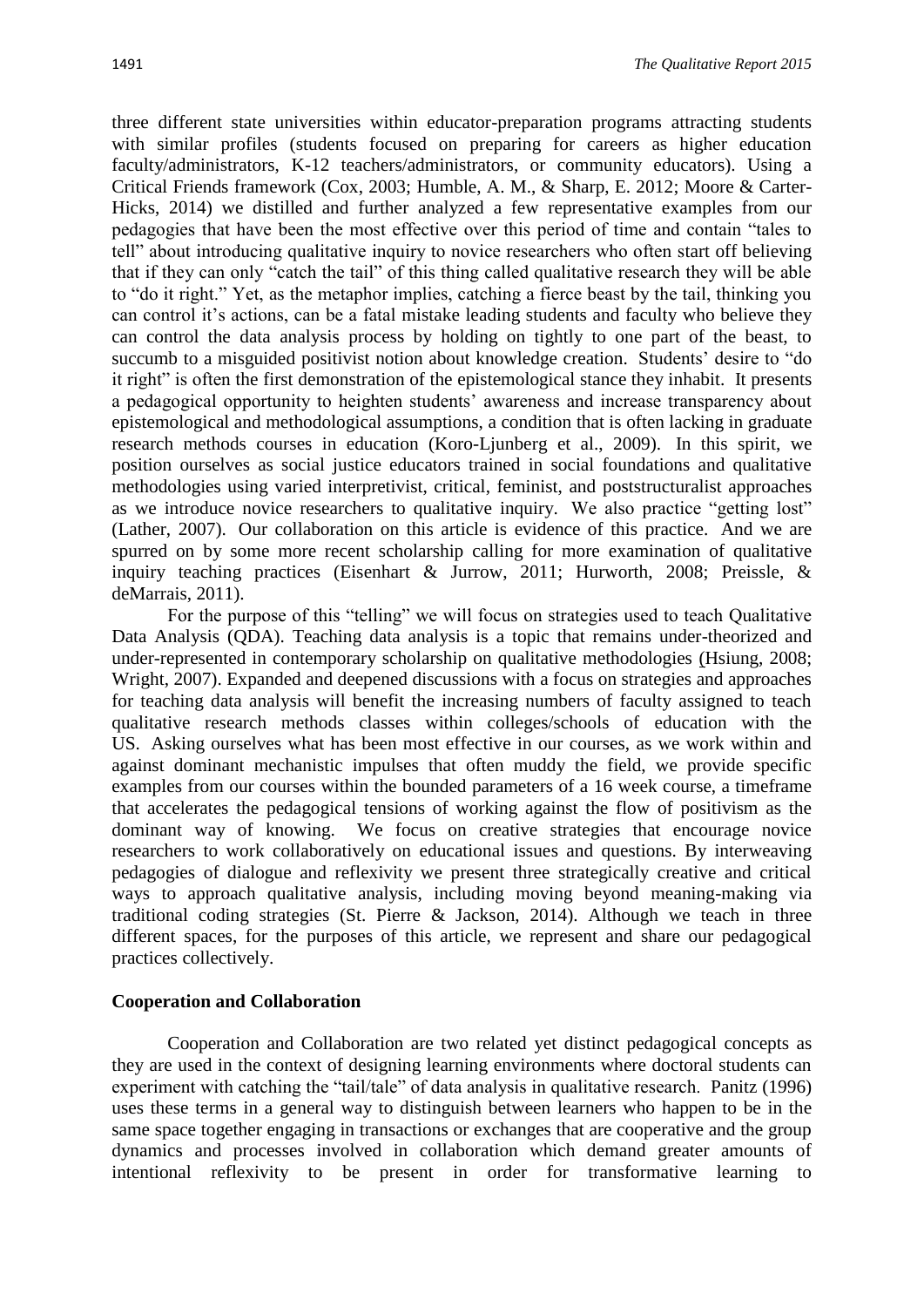occur. Collaborative Learning provides opportunities for more than simple cooperation. The learning goals need to be transformed from individual goals to collective goals with both individual and group rewards. Collaborative Reflexivity and Collaborative forms of QDA can be answers to the often dis-satisfying perception that QDA is a lonely and messy task with researchers surrounded by piles of papers and innumerable folders on their computers as they work to discern patterns and meaning in their data. Wyatt and Gale (2014), recently reminded us that "Social scientists are increasingly expected and encouraged to develop collaborations…yet doctoral writing, for example, is, with rare exceptions . . . solitary" (p. 345). Speedy (2012) argues that the "explicit practice of collaborative writing amongst social researchers alters the academic space they inhabit and the ethical know-how that they come by" (p. 349). Gale et al. (2013) and Gale and Wyatt (2008) offer additional examples of the benefits and special challenges related to collaborative writing. To encourage collaborative practice during the process of data analysis requires shaping a pedagogical space where students learn to access their creativity and build their Research Imagination (Mulvihill & Swaminathan, 2012a). Pedagogical strategies that have worked well in our classes are centered on developing a capacity to imagine.

# **Pedagogical Strategies: Collaborative Reflexivity and Imagined Dialogues**

Collaborative Reflexivity and Imagined Dialogues are a few ways that we attempt to teach students about the data analysis process, where improvisation is valued and mechanization is avoided. Data analysis often includes a struggle to find a coherent story and a quest for an appropriate narrative voice. These tools situate the novice researcher as reflexive narrators. Reflexivity is a dynamic set of processes including building and nurturing a high awareness of self and having the tools and courage to confront one's interpretations. Forms of Collaborative Reflexivity require an active imagination and learning to be Reflexive in the presence of another involves good prompts/questions as well as individual writing time that can be shared with trusted others for further examination and deeper inquiry. Providing students with a few select definitions or descriptions of the term Reflexivity, along with continuous demonstrations by those teaching qualitative research methods courses of how they negotiate their own self-interrogation, help the novice researcher understand the essential nature of such practices. For example, Reed-Danahay identifies reflexivity as a process of "reflecting critically on self; [the] ability to notice our responses to the self " (1997). And if Reflexivity is understood to be an act of identifying the tacit knowledge of the researcher and the impact various levels of awareness have on a qualitative inquiry project, then the concept of "Relational Reflexivity" as proposed by Parton and O'Byrne (2000) can be useful; namely as a process used by social work practitioners encouraging them to "ask questions about their assumptions that influence the way they engage with their clients" (p. 78). Reflexivity is a dynamic set of processes including building and nurturing a high awareness of self and having the tools and courage to confront one's interpretations. Intentional pairing of students can help foster different types of relational dynamics that aid the reflexivity process and serve as a stepping-stone to the creation of Imagined Dialogues, which can be used to help Novice Researchers learn about QDA. Students are asked to create a piece of writing where they imagine a dinner party with eight guests. The guests are authors they select from the qualitative research methodology literature and/or other authors who have published qualitative studies. They can only invite eight. The topic of the dinner party conversation is the student's study, and in particular the Research Questions, the data analysis approaches they used, and their preliminary findings. The eight guests are selected from key items in the literature review portion of the study and the student needs to write an imagined dialogue capturing the dinner party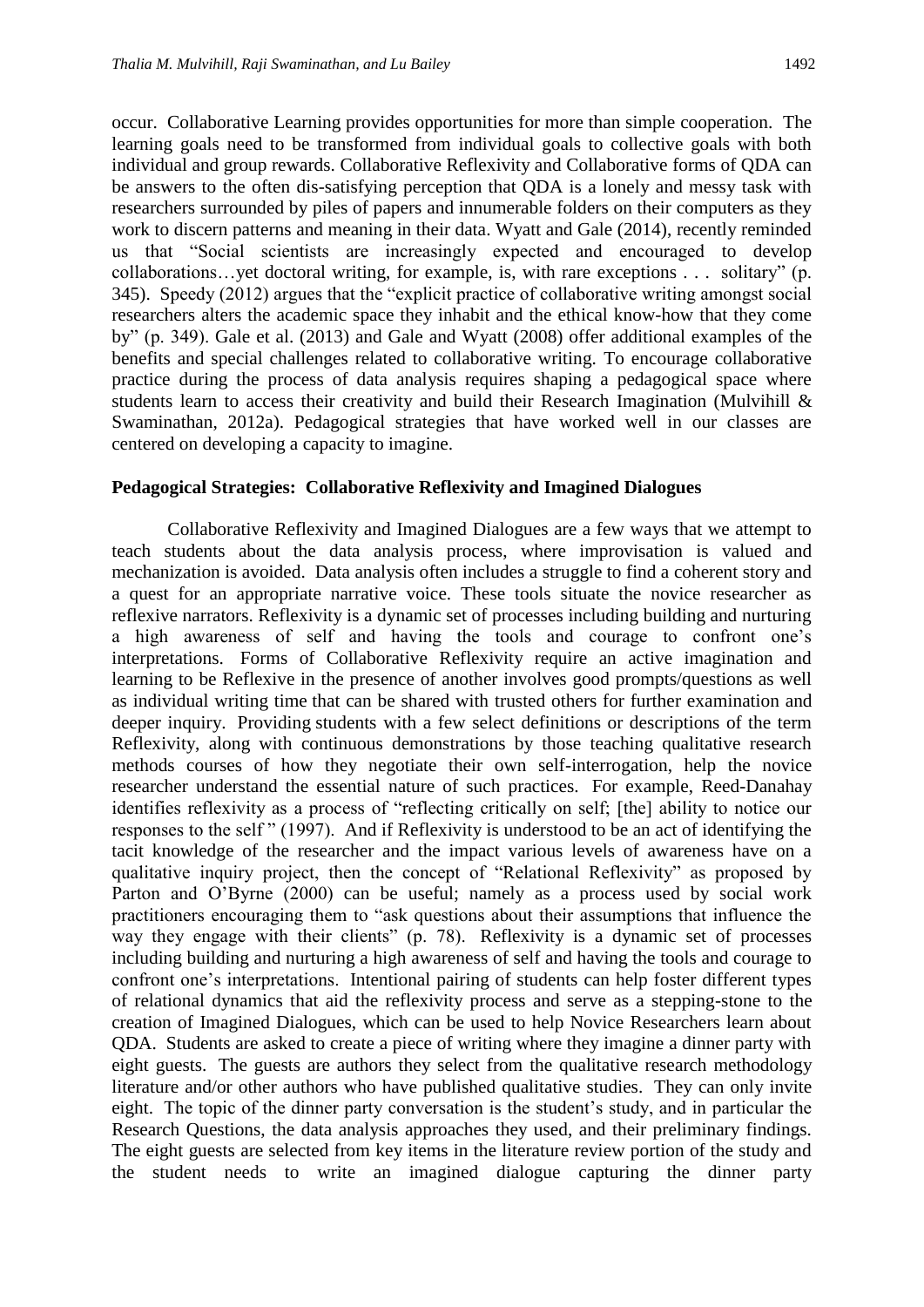conversation. Some guiding prompts include: What would these authors say if they were gathered in one place to discuss your study? What happens in the conversation if they reveal their differing theoretical lenses? What would they say to each other? How can you represent in dialogue the meaning they may construct from your data and the ways they may try to argue/persuade others around the table to adopt their version of the meaningfulness of your results? What questions would they raise and how would they question you as well as each other? Once the student has created their Imagined Dialogue they share it with their studentcollaborator who has independently written their own Imagined Dialogue about their studentcollaborator's study with the same eight authors selected by that student. The two versions of the Imagined Dialogue are discussed and then a third co-authored version is collaboratively created. This process is then recreated with the second student's study at the center. Graduate-level pedagogies, such as these, aimed at strengthening metacognition hold promise for evoking interdisciplinary understandings and possibilities for making meaning of qualitative data (Mulvihill & Swaminathan, 2012b). Data do not exist "waiting to be collected" (Glaser, 2002, p. 323). Rather, we generate data based on interactions with others within a specific context. Collaborative Reflexivity and Imagined Dialogues have been effective tools in guiding the development of novice researchers' Research Imagination.

#### **Pedagogical Strategy: Analytical Discernment Through Queries and Probes**

Besides promoting imagination and dialogue as key to stimulating collaboration and cooperation in the research process; a second pedagogical strategy that can be used to teach qualitative analysis is Analytical Discernment through the use of queries and probes. Asking questions of oneself, each other and the data nurture a quality of discernment in novice researchers and allow for a deeper analysis. Since qualitative research has moved from traditional modes of data gathering through observations and interviews to collecting data through multiple modes, it presents us with opportunities and challenges that are new and unique. Pedagogically, there are questions and issues surrounding how to teach students when it is appropriate to collect multimodal data and how to analyze visual and audio data in order to gain nuanced understandings. Organizing courses to further the aims of critical qualitative research so that students have the opportunity to investigate "blind spots, absences and invisibilities" (Carducci et al., 2013, p. 6), and what Mazzei calls "inhabited silence" (2007), is of high value. For novice researchers to learn to look beyond what "is there" to what is "not there" or what is absent or invisible requires them to bring an awareness of who they are and an attention to their long established habits of "seeing." Students learn the quality of discernment or the art of differentiating between data types to arrive at decisions regarding the relative significance of different data and the connections between them so that a holistic narrative emerges. One way to practice discernment in analysis is to use types of data that go beyond semi-structured interviews, often referred to as the "dominant kind of qualitative study" (Miller & Dingwall, 1997, p. 52). Keeping this in mind, it is important in critical qualitative pedagogy to challenge students to gather data that are not always verbal.

#### **Promoting / Framing a Pedagogy of the Visual**

To set the stage for a pedagogy of the visual, students are first asked to brainstorm the types of data they can gather that will allow a fuller understanding of the phenomenon in question. Once a comprehensive list is drawn up, students are asked to work through the limitations of each data type as well as frame the nuanced knowledge it might yield. In promoting a pedagogy of the visual, we focus on photographs, videos, and images gathered or created by participants and/or researchers since they are often possible to gather easily or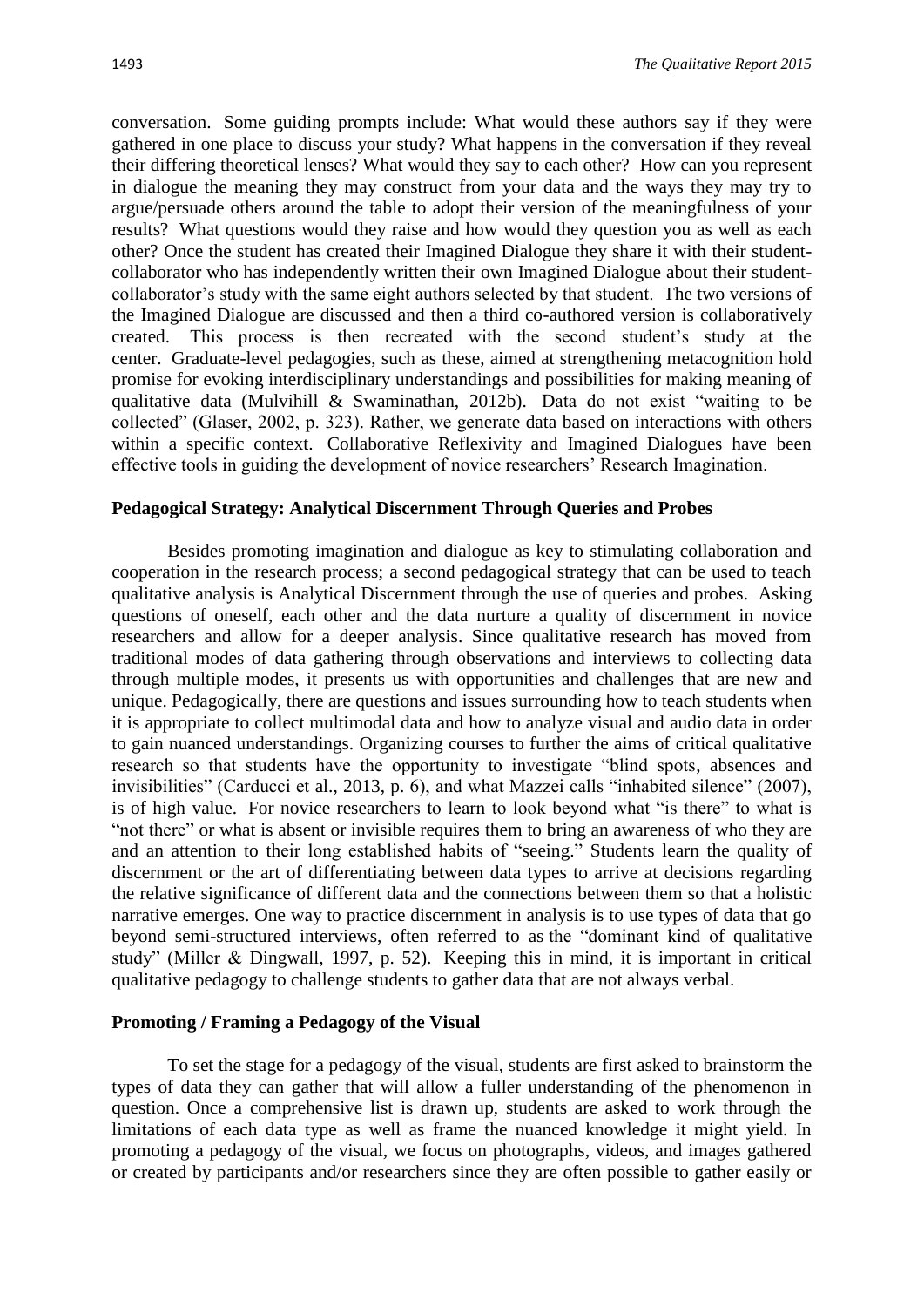already exist in the data collected. By including visual data the first step in learning discernment is to distinguish between "looking" and "seeing." According to Sturken and Cartwright (2009) seeing is arbitrary in the sense that we see all the time. Looking, in contrast, is directed. Looking (or visuality) is the act of making sense of what we notice in the world (Rose, 2001).

#### **Observing image-based stories**

Requesting that students bring some photographs that are part of a "story" from their lives has proven quite effective in helping them discover the possibilities of photographs as data (Swaminathan & Mulvihill, 2013). Students arrange the photographs on a large poster board. There is freedom to organize photographs in a variety of ways - representational or symbolic. Some students add to the photographs by creating drawings on the poster board or scribbling on the margins. Students read Jackson's use of diagrammatic representations in social work (Jackson, 2012) and then arrange visual diagrams or timelines around themes such as gender or race identity development. At other times, students depict photographs as external markers of an interior "sense of place" (Luttrell, 2009) or of a critical incident (Jackson, 2012). Before they begin their own narratives, students go around the room and pick one or two "photo-stories" that they find compelling. They then "jot notes" (Emerson, Fretz & Shaw, 2011) on small index cards and learn to describe what they see and what they think (Babbie, 2012). By distinguishing between description and interpretation, the students become aware of the interlinked nature of the two. They learn to identify their prior assumptions and identify their blind spots. Next, students make a list of questions regarding what they observe in the visual data. Questioning the visual data leads to discerning the two intrinsic types of data in visual research. The first is pre-existing data, which is what we begin with in the class. We then move to distinguishing between participant-generated data and researcher- generated visual data. Students use the photographs and visual images as prompts to interview each other. These interviews in turn yield further prompts for understanding the visual images. A holistic narrative of a phenomenon can emerge with a combination of visual data and interviewing or observation. Since visual data allow for non-verbal expressions, it opens up possibilities of examining emotions and the feelings of participants that may not always be accessible through verbal communication means (Jackson, 2012). As researchers have asserted, visual methodologies offer the possibility of creating empowering platforms that are participant-centered (Kesby, 2000; Pauwels, 2010), a powerful rationale for including it in critical qualitative research pedagogies.

#### **Pedagogical Strategy: Negotiating Contexts and Tensions**

A third pedagogical strategy in the practice of critical qualitative pedagogy is negotiating the tensions accompanying the deliberate disruption of "dangerous discourses" (Cannella & Lincoln, 2004) that students bring with them. Good analysis is not mechanistic but everything about class design in traditional formats works to suggest that it is. In this setting, "good" students absorb norms that compel them to cling to ways of learning qualitative research that conform to a more positivist ideal returning time and again to validity checklists and ways of writing that are remarkably similar rather than creative. One of the tensions inherent in teaching critically is the question of how to teach process in a way that supersedes product in an environment that demands certain products as evidence of process? One way might be by giving students two syllabi, a main one with a second that critiques the first as a way to interrupt dominant ways of teaching (Bailey, 2010). A second tension that surfaces in teaching qualitative research is the reality that a 16 week class is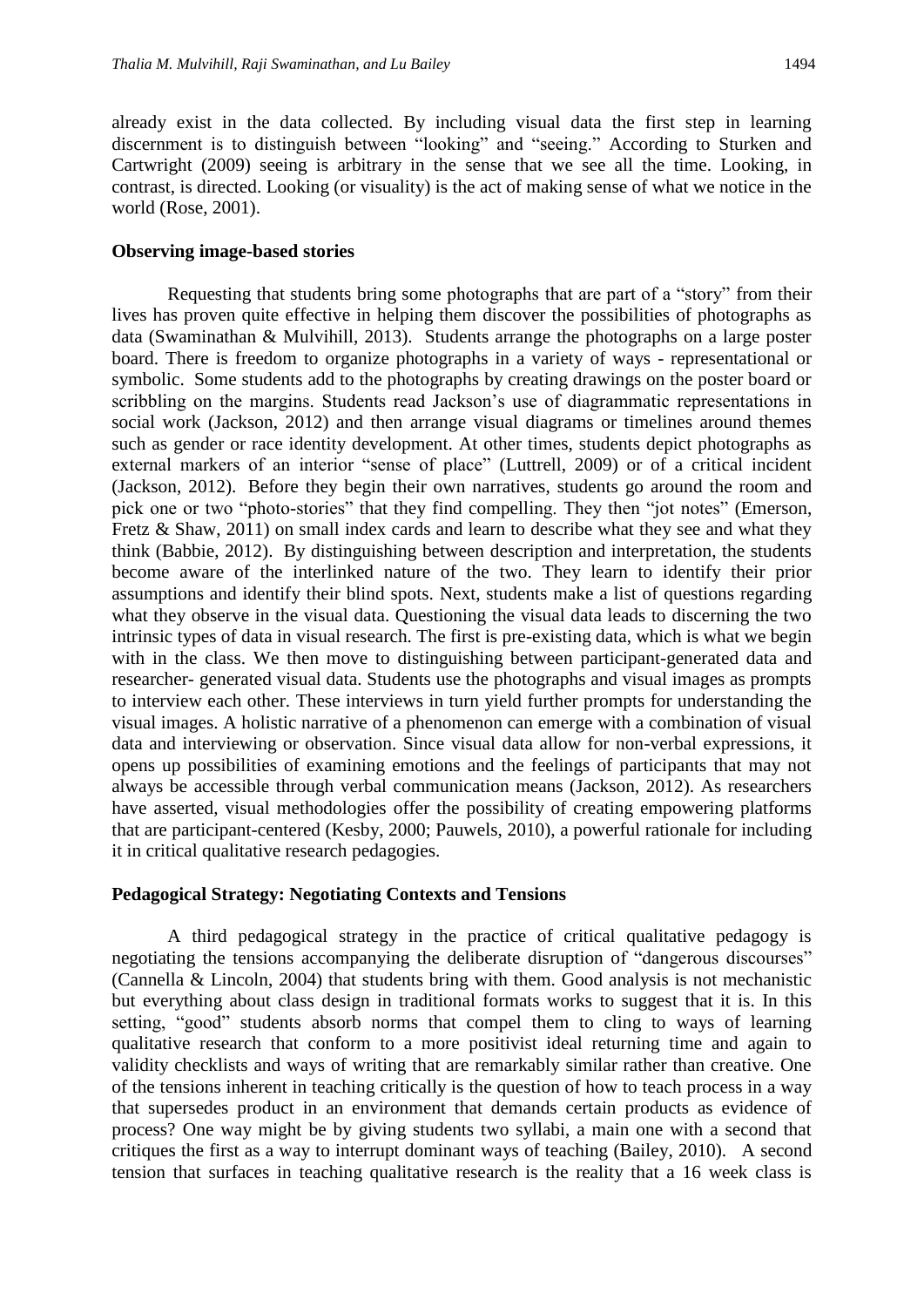insufficient to interrupt positivist misunderstandings of qualitative approaches or explore at length the complexity of contemporary methodology. Yet recognizing these tensions as opportunities for partially interrupting the dominant research discourses allows for new strategies. For example, one pedagogical strategy is to present certain normative approaches (e.g., triangulation, coding, etc.), and then interrupt them. Creating a series of empirical assertions with evidentiary warrants, then asking students to create statements that directly contradict the first statement and to look for data to support that is one way to present normative approaches and then interrupt them. Discrepant cases or where one theory juxtaposes another are further examples of strategies that can interrupt the dominant discourse and immerse students into the complexities of creating meaning.

#### **Messy Memos**

One way to negotiate the tensions of teaching both within and against dominant research discourses is through tools such as the messy memo. An array of analytical, theoretical, and interpretive memos populate qualitative analysis and serve as useful tools for researchers to reflect on, synthesize, theorize, relate, and complicate data and thus are a standard writing tool that can serve any number of critical, interpretivist and post-structural projects. If writing is a way of thinking (Van Maanen, 2011; Wolcott, 1994) then memos catalyze and represent fragments of that process and bring researchers potentially to another layer of theorizing. However, their appearance on a standard syllabus as one of many mechanisms for one's analytic toolbox signals for many students that there is a "right" way to construct a memo and the memos faculty have received over the years often have a polished, performative character constructed for the instructor gaze rather than as a process of thinking that seems to counter the intent. To require students to craft a series of "messy" memos that have incomplete sentences and thoughts and fragments of ideas rather than polished certainties still places a memo in the context of a class that inevitably contributes to doctoral socialization but also helps interrupt conventional memo expressions and releases students to think about their data, not their grade, not their instructor, as they will when doing independent research.

# **Critical Interruptions and Responses**

Another way of working within and against dominant research discourses is by introducing an array of concepts typically associated with traditional validity criteria for positivist paradigms such as triangulation, peer-debriefing, and audit trails and ask students to define those terms and provide examples of those concepts from a variety of sources. After mobilizing and practicing these terms to become familiar with the dominant language of inquiry, invite critical questions about those tools and approaches using ideas/language from, for example, critical or feminist theory. For example, culturally-responsive teaching practices (Delpit, 2006) can serve as a device for developing critical questions. This exercise forces the novice researcher to ask: Whose voice did they collect? How can they be sure? Such questions introduce novice researchers to the practice of critical qualitative research that offer the potential of interrupting dominant and "dangerous discourses."

# **Conclusion**

In the qualitative inquiry classroom and at all stages of the research process, there is a need to present a space for students to debrief dilemmas and opportunities as they encounter them and are building their identities as researchers. Some dilemmas will occur naturally in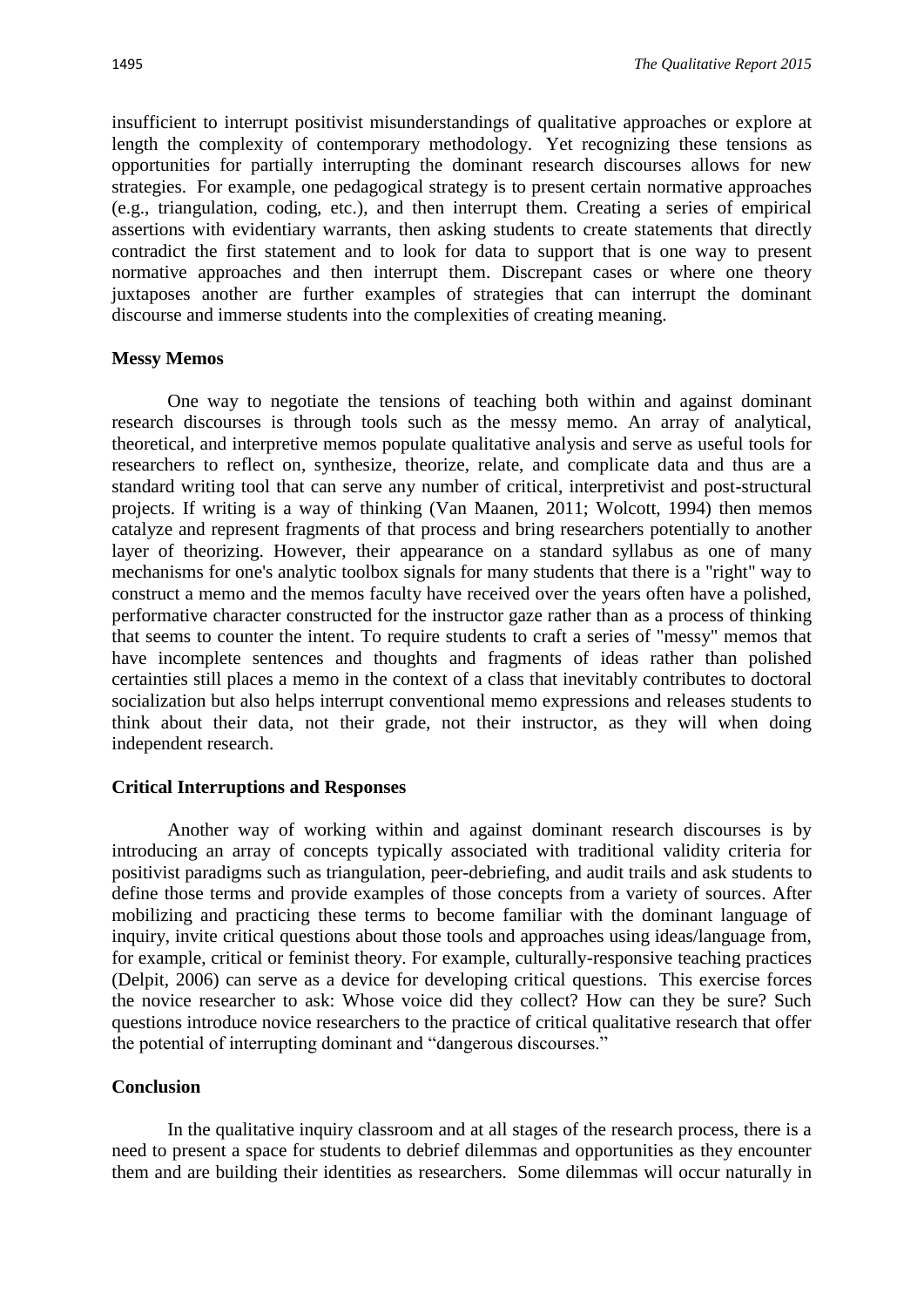the field, while others are designed within the classroom, yet all need the careful guidance of experienced mentors willing to walk alongside those crossing the threshold into qualitative inquiry. We are among a group of adventurers, willing to tell our tales about teaching novice researchers in the context of schools/colleges of education, and we find ourselves highlighting and shadowing, underscoring and obscuring, encouraging and redirecting, as we grapple with paradigm proliferation (Wright & Lather, 2006), conveying analytic practices and approaches, and modeling for graduate students daring to become critical qualitative researchers.

As "critical friends" our conversations, questions and collaborative writing about the pedagogical dilemmas we face inside qualitative research methods courses designed for educators, all serve to spur us on toward continued understanding and refinement of our own praxis. This "critical friends" collaboration has been essential in helping us build productive tools and strategies for interrupting graduate students' positivist approaches to qualitative analysis, including their starting belief that analysis has clear, direct, and linear steps. By designing activities focused on underscoring the deeply conceptual and political nature of making knowledge claims and the value of "getting lost" in the process we can re-orient the novice researcher away from their propensity to want to "catch the tail" of the beast and instead "catch the tale" of qualitative inquiry.

#### **References**

- Babbie, E. (2012). *The practice of social research.* Belmont, CA: Cengage Learning.
- Bailey, L. E. (2010). The "other" syllabus: Rendering teaching politics visible in the graduate pedagogy seminar. *Feminist Teacher, 20*(2), 139-156.
- Cannella, G. S., & Lincoln, Y. S. (2004). Dangerous discourses II: Comprehending and countering the redeployment of discourses (and resources) in the generation of liberatory inquiry. *Qualitative Inquiry, 10*(2), 165-174.
- Carducci, R., Pasque, P. A., Kuntz, A. M., & Contreras, M. M. (2013). Disrupting facades of clarity in the teaching and learning of qualitative research. *Qualitative Research in Education, 2*(1), 1-26.
- Cox, M. D. (2003). Fostering the scholarship of teaching through faculty learning communities. *Journal on Excellence in College Teaching, 14*(2/3), 161-198.
- Delpit, L. D. (2006). *Other people's children: Cultural conflict in the classroom*. New York, NY: The New Press.
- Eisenhart, M., & Jurow, A. S. (2011). Teaching qualitative research. In N. K. Denzin & Y. S. Lincoln (Eds.), *The SAGE handbook of qualitative research* (4<sup>th</sup> ed., pp. 699-714). Los Angeles, CA: SAGE.
- Emerson, R. M., Fretz, R. I., & Shaw, L. L. (2011). *Writing ethnographic fieldnotes.* Chicago, IL: University of Chicago Press.
- Gale, K., (Ed.), Pelias, R. J., Russell, L., Spry, T., & Wyatt, J. (Ed.). (2013). Special issue on collaborative writing. *International Review of Qualitative Research, 5*(4).
- Gale, K., & Wyatt, J. (2008). Two men talking: A nomadic inquiry into collaborative writing. *International Review of Qualitative Research, 1*(3), 361-380.
- Glaser, B. G. (2002). Constructivist grounded theory? *Forum: Qualitative Social Research, 3*(3). Retrieved from [http://www.qualitative](http://www.qualitative-research.net/index.php/fqs/article/view/825/1792)[research.net/index.php/fqs/article/view/825/1792](http://www.qualitative-research.net/index.php/fqs/article/view/825/1792)
- Hsiung, P-C. (2008). Teaching reflexivity in qualitative interviewing. *Teaching Sociology, 36*(3), 211-226.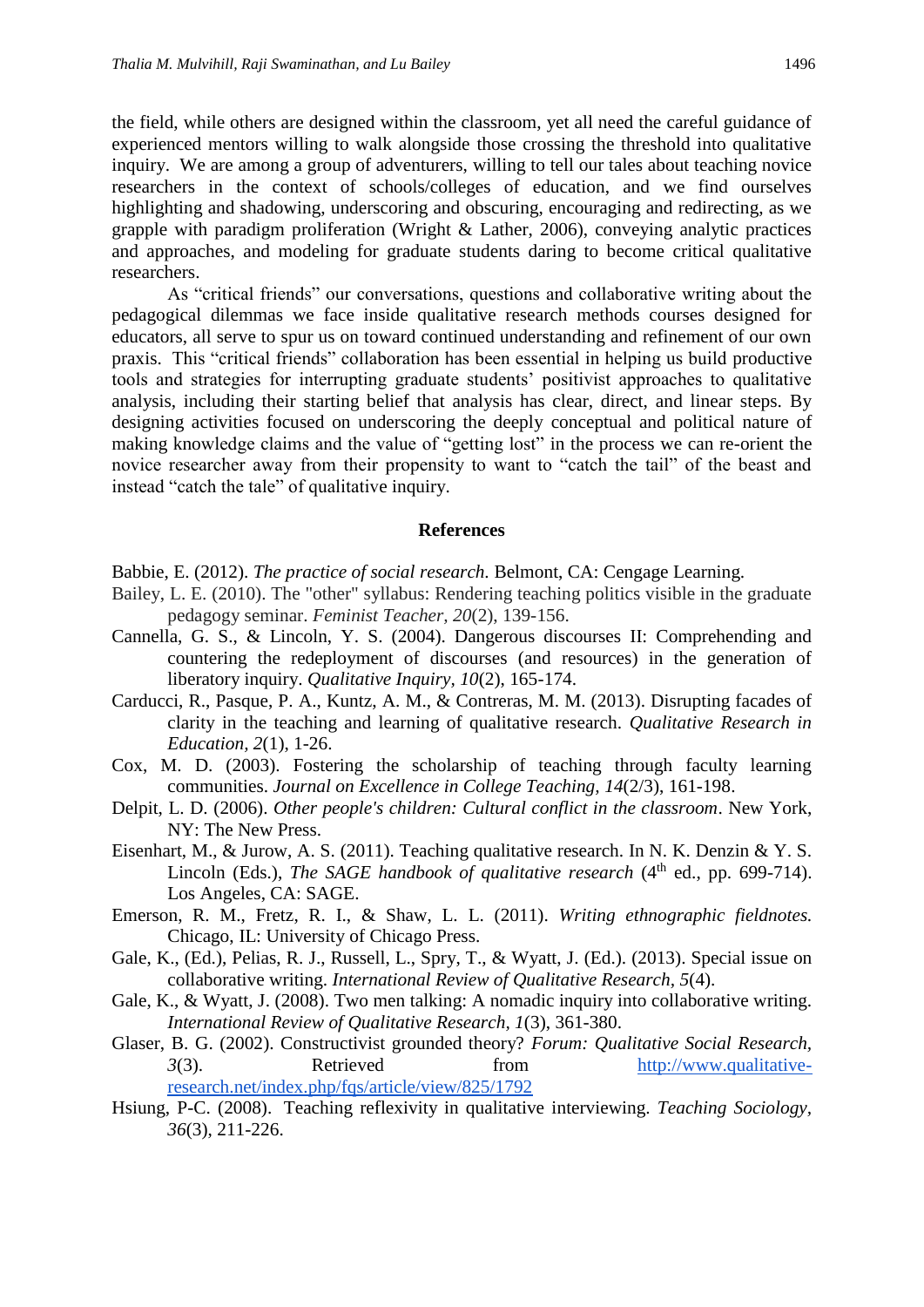- Humble, A. M., & Sharp, E. (2012). Shared journaling as peer support in teaching qualitative research methods. *The Qualitative Report, 17*(Art. 96), 1-19. Retrieved from <http://www.nova.edu/ssss/QR/QR17/humble.pdf>
- Hurworth, R. E. (2008). *Teaching qualitative research: Cases and issues.* Rotterdam, Netherlands: Sense Publishers.
- Jackson, K. (2012) Participatory diagramming in social work research: Utilizing visual timelines to interpret the complexities of the lived multiracial experience. *Qualitative Social Work, 12*(4), 414–432.
- Kesby, M. (2000). Participatory diagramming: Deploying qualitative methods through an action research epistemology. *Area, 32*(4), 423-435.
- Koro-Ljungberg, M., Yendol-Hoppey, D., Smith, J. J., & Hayes, S. B. (2009). (E)pistemological awareness, instantiation of methods, and uninformed methodological ambiguity in qualitative research projects. *Educational Researcher 38*, 687-699.
- Lather, P. (2007). *Getting lost: Feminist efforts toward a double(d) science*. Albany, NY: State University of New York.
- Lincoln, Y. S., & Cannella, G. S. (2004). Dangerous discourses: Methodological conservatism and governmental regimes of truth. *Qualitative Inquiry*, *10*(1), 5-14.
- Luttrell, W. (2009). *Qualitative educational research: Readings in reflexive methodology and transformative practice.* London, UK: Routledge.
- Mazzei, L. (2007). *Inhabited silence in qualitative research: Putting poststructural theory to work.* New York, NY: Peter Lang.
- Miller, G., & Dingwall, R. (1997). *Context and method in qualitative research*. London, UK: Sage.
- Moore, J. A., & Carter-Hicks, J. (2014). Let's talk! Facilitating a faculty learning community using a critical friends group approach*. International Journal for the Scholarship of Teaching and Learning, 8*(2), 9. Retrieved from <http://digitalcommons.georgiasouthern.edu/ij-sotl/vol8/iss2/9>
- Mulvihill, T., & Swaminathan, R. (2012a). Nurturing the imagination: Creativity processes and innovative qualitative research projects*. Journal of Educational Psychology, 5*(4), 1-8.
- Mulvihill, T., & Swaminathan, R. (2012b). Creative qualitative inquiry: Innovative graduate level pedagogies shaped by educational technologies. *Journal of Educational Technology, 8*(3), 21-26.
- Panitz, T. (1996). *Collaborative versus cooperative learning.* Retrieved from [http://pirun.ku.ac.th/~btun/pdf/coop\\_collab.pdf](http://pirun.ku.ac.th/~btun/pdf/coop_collab.pdf)
- Parton, N., & O'Byrne, P. (2000). What do we mean by constructive social work? *Critical Social Work*, *1*(2), 1-17.
- Pauwels, L. (2010). Visual sociology reframed: An analytical synthesis and discussion of visual method in social and cultural research. *Sociological Methods and Research, 38*(4), 541-581.
- Preissle, J., & deMarrais, K. (2011). Teaching qualitative research responsively. In N. K. Denzin & M. D. Giardina (Eds.), *Qualitative inquiry and global crises* (pp. 31-39). Walnut Creek, CA: Left Coast Press.
- Reed-Danahay, D. (1997). *Auto/ethnography.* New York, NY: Berg.
- Rose, G. (2001). *Visual methodologies: An introduction to the interpretation of visual materials.* London, UK: Sage.
- Speedy, J. (2012). Collaborative writing and ethical know-how: Movements within the space around scholarship, the academy and the social research imaginary. *International Review of Qualitative Research*, *5*, 349-356.